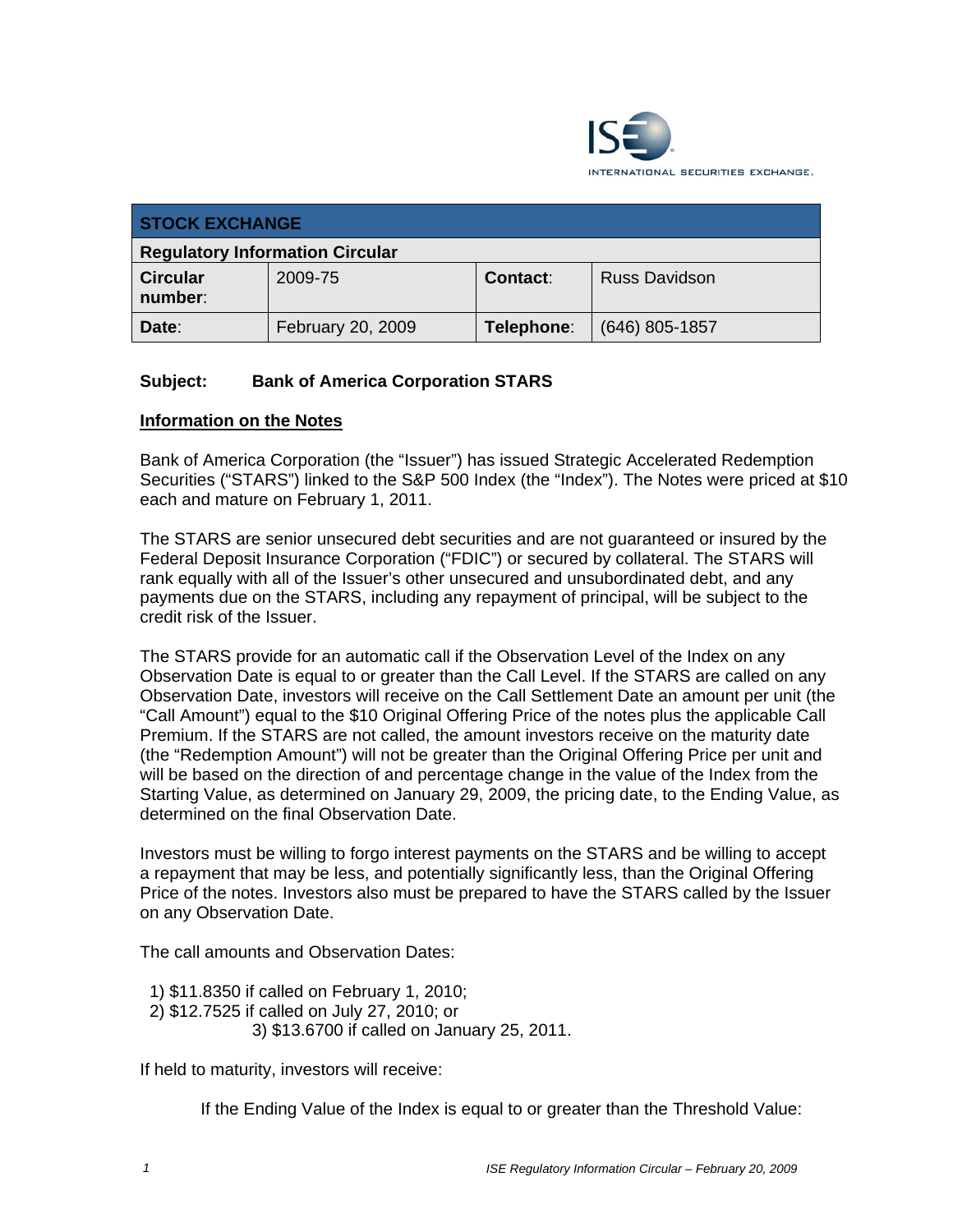$$10$ 

If the Ending Value of the Index is less than the Threshold Value:

\$10 + [\$10 x ((Ending Value – Threshold Value)/Starting Value)]

The Starting Value for the Index is 845.14. The Threshold Value is 760.63. The Ending Value will be determined on the final Observation Date.

Please see the prospectus for the Notes for more details regarding the calculations and details regarding the Index.

It is expected that the market value of the Notes will depend substantially on the value of the Index and may be affected by a number of other interrelated factors including, among other things: the general level of interest rates, the volatility of the Index, the time remaining to maturity, the dividend yield of the stocks comprising the Index, and the credit ratings of the Issuer.

## **Exchange Rules Applicable to Trading in the Notes**

The Notes are considered equity securities, thus rendering trading in the Notes subject to the Exchange's existing rules governing the trading of equity securities.

## **Trading Hours**

Trading in the Notes on ISE is on a UTP basis and is subject to ISE equity trading rules. The Notes will trade from 8:00 a.m. until 8:00 p.m. Eastern Time. Equity EAMs trading the Notes during the Extended Market Sessions are exposed to the risk of the lack of the calculation or dissemination of underlying index value or intraday indicative value ("IIV"). For certain derivative securities products, an updated underlying index value or IIV may not be calculated or publicly disseminated in the Extended Market hours. Since the underlying index value and IIV are not calculated or widely disseminated during Extended Market hours, an investor who is unable to calculate implied values for certain derivative securities products during Extended Market hours may be at a disadvantage to market professionals.

## **Trading Halts**

ISE will halt trading in the Shares of a Trust in accordance with ISE Rule 2101(a)(2)(iii). The grounds for a halt under this Rule include a halt by the primary market because it stops trading the Shares and/or a halt because dissemination of the IIV or applicable currency spot price has ceased, or a halt for other regulatory reasons. In addition, ISE will stop trading the Shares of a Trust if the primary market de-lists the Shares.

## **Delivery of a Prospectus**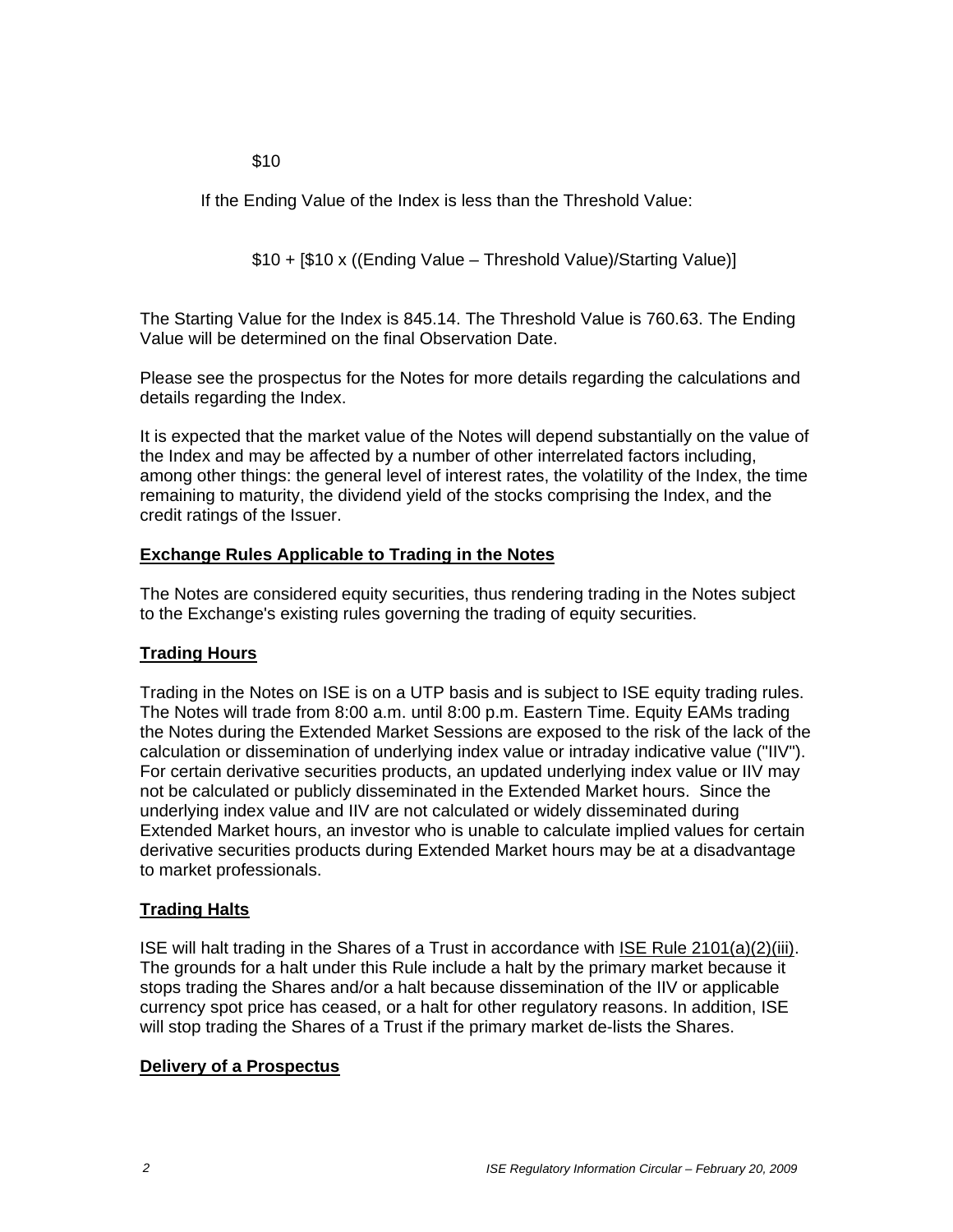Pursuant to federal securities laws, investors purchasing Shares must receive a prospectus prior to or concurrently with the confirmation of a transaction. Investors purchasing Shares directly from the Fund (by delivery of the Deposit Amount) must also receive a prospectus.

Prospectuses may be obtained through the Distributor or on the Fund's website. The Prospectus does not contain all of the information set forth in the registration statement (including the exhibits to the registration statement), parts of which have been omitted in accordance with the rules and regulations of the SEC. For further information about the Fund, please refer to the Trust's registration statement.

**This Regulatory Information Circular is not a statutory Prospectus. Equity EAMs should consult the Trust's Registration Statement, SAI, Prospectus and the Fund's website for relevant information.**